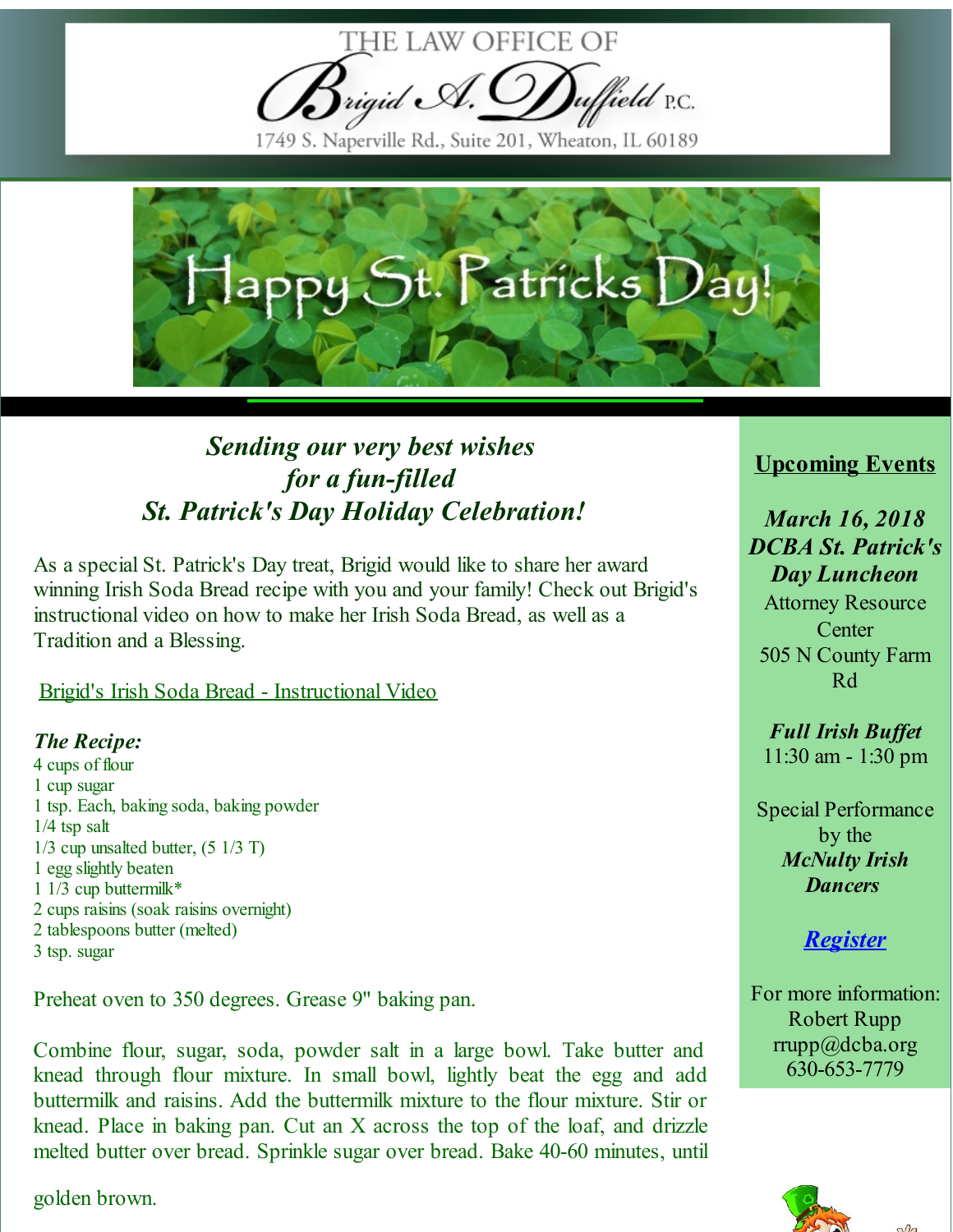\* (or add 1 T lemon juice or vinegar to milk to make 1 cup; let stand for 5 minutes)





## *A Tradition...*

Every year, on the eve of St. Patrick's Day, leprechauns visit the home of all good Irish Boys and Girls. The leprechauns come, spreading their mischief and free spirits throughout the house. The Leprechauns are quick, they are in a hurry and they are racing to keep their pots of gold full!

Unbeknownst to the children, the pots are full of gold coins...usually chocolate filled, which spill everywhere the leprechauns scurry...In their haste to get to the rainbow, gold coins are scattered around and left for the children to find when they awake in the morning.

The spunky leprechauns may turn over coffee tables and chairs. Perhaps they toss a magazine or two on the floor during their escapades. Fortunately, the chaos they create is equal to the amount of energy either the children or Mom and Dad have to pick it all up!!!

*A Blessing...*

May the road rise to meet you, May the wind be always at your back May the sun shine warm upon your face, May the rains fall soft upon your fields And until we meet again, May God Hold you in the hollow of His Hand.

As the eldest child in an Irish-Catholic family of ten, Brigid began to develop her conflict resolution skills at an early age (out of necessity!) Today, Brigid offers mediation, collaborative law, arbitration and other alternative dispute and conflict resolution techniques in the legal field. She trains and teaches attorneys and mental health professionals how to approach our adversarial legal system in a way that will help clients deal with their difficult issues with tact, grace, and--when necessary--a bit of blarney!

 $\mathcal{L}_\text{max}$  , and the contribution of the contribution of the contribution of the contribution of the contribution of the contribution of the contribution of the contribution of the contribution of the contribution of t

*Wishing you and your family a spectacular St. Patrick's Day filled with magic and traditions!*